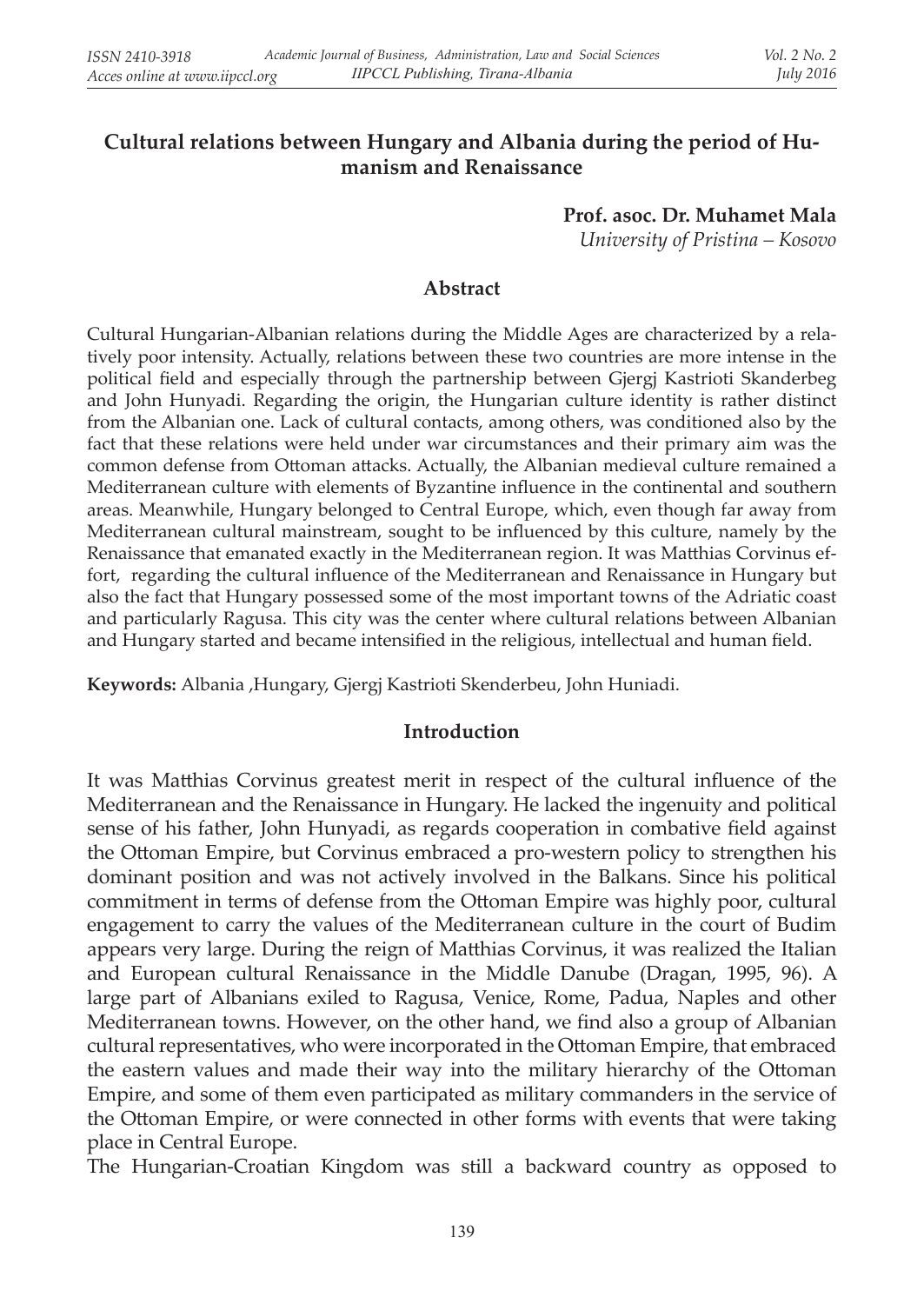European centers of Christianity during Humanism and Renaissance period. Actually, Hungary was situated in the borders of Latin civilization, namely the edge where the Latin culture ended and the Byzantine started. Generally viewed, even Albania was in such a position, but Albanian territories benefited more from the Mediterranean values, because of the coastline. The dissemination of Renaissance values was prevented by the Ottoman conquest and the same goes for Hungary as well, although the Ottoman conquest lasted less, in comparison to Albania. Indeed, during the reign of Corvinus, efforts were made in Hungary to follow the path of humanity based on the European model, but this path posed its own difficulties incurred by the lack of a strong developing and cultural basis on the part of Hungary. There were a few Hungarian towns, while the nobility was poor and adequately uneducated, so that Corvinus sought to regulate this situation by bringing into the royal court humanists distinguished in the field of European art and culture of the time. Evidently, the most viable were humanists from the Eastern Mediterranean territories of the Adriatic and particularly from Dubrovnik, where many Albanian humanists had long ago migrated. Similarly, Ragusa was a constituent part of the political power in Hungary since 1358; therefore, even in this regard, it was a more appropriate town for cooperation. Hence, the Hungarian Renaissance was built up by various national elements. With the help of his teacher and friend Ivan from Srednja, Matthias Corvinus managed to create a strong cultural basis for his kingdom. In addition to political activity, Corvinus assigned himself with the task to transform the Royal Court into a cultural circle due to generate artists and scientists from all over Europe. King Corvinus was quite well informed through his supporters on the skills and preparations of the Ragusan humanist Gjin Gazuli of Albanian origin. Gazuli's family was originally from Albania (Drançolli, 1984, 31). In the cadastre of concessions, it is noted a village named Gazuli from where Gjin's family is believed to have derived (Zamputi, 1977, 167). The Croatian scholar V. Foretić (1980) emphasizes that Gazuli's father was Albanian and as such he felt himself too connected with Albanians against the Ottoman Empire during the war. In Ragusa, Gjin enjoyed high authority and Ragusan Government had charged him with diplomatic duties. Gjin had travelled to Hungary in the service of the Republic of Ragusa, while in 1436 he visited the "Ban of the whole Slavonia", Matko Talovec who was originally from Korčula (Foretić, 1980, 301). Gjin Gazuli had earned a doctorate degree in philosophy at the University of Padua and was also practicing his profession as a diplomat in the service of Ragusa, but also of Gjergj Kastrioti (Tadić, 1964, 431). It can be said with certainty that the bishop Ivan from Srednja had proposed to king Matthias to invite Gjin Gazuli on his own court. In February 1459, Gazuli received the invitation by a royal herald to go to Budim. The Ragusan Government was committed to help their own citizens with 100 golden ducats to cover travel expenses. But, Gazuli refused the invitation on the grounds of his old age and poor health. In April of the same year, the Ragusan Government wrote to Corvinus that they were trying to persuade Gjin to go to Budim (Gelcic & Thaloczy, 1887, 612). Although Gjin did not go to Budim, the invitation already offered, undoubtedly honored him and raised his reputation as a scientist. Given that he did not accept to go to Budim, he sent them some books required from the field of astronomy (Gelcic &T haloczy, 1887, 612). His books made a real stir in Budim. His astronomical work left a great mark in the subsequent developments of this science in the Corvinus's court. The testimony for this assertion is found in a letter that the nephew of Ivan from Srednja, Jan Panonius (Ivan Kestenski) sent to Gjin in the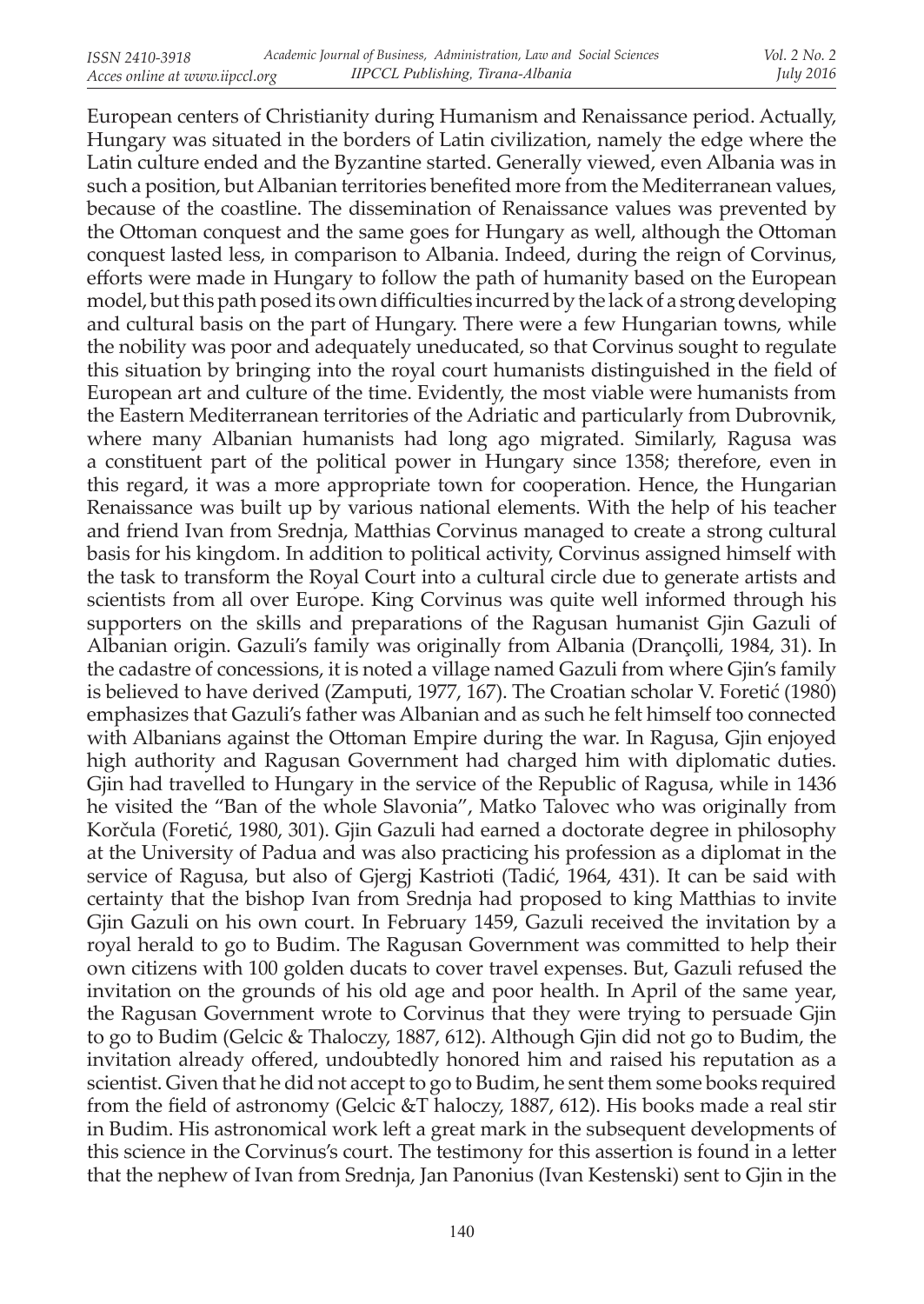mid 1460-1465. Jan Panonius was also named Ivan Çesmiçki. He was the nephew of Ivan from Srednja, namely the son of his sister Barbara. He was a poet and translator of classical works from Greek in Latin, a diplomat and warrior, especially during the Ottoman invasion of Bosnia. He was also bishop of Pecuh and Ban of Slavonia. He was a respected friend of the King Matthias Corvinus. Nevertheless, as a humanist, he was against the absolute power of Matthias Corvinus as well as his uncle Ivan. His activity was threatened by Corvinus and this made him return to Croatia in Medved Grad. He died in 1472 and was buried in Remeta near Zagreb (Kurelac, 1998, 77)

Notifying on the receipt of books, Panonius urged Gazuli to do further research. In addition, Panonius earnestly begged Gjin Gazuli to pay special attention to the elaboration of astronomical tools needed for the Hungarian Royal Court and which would be worked out in Ragusa, certainly upon compensation. There is no evidence whether or not those required tools were ever produced, but it is a known fact that Gazuli was the builder of the instrument called "Astrolab" which served to measure the stars-related parameters and also to set the position on the ground. Gazuli died in 1465 leaving behind a great work with a significant influence on the development of astronomy in the  $15<sup>th</sup>$  century. The Hungarian Royal Court showed special respect for the skills and values of the Dubrovnik handicrafts and especially for silversmiths and goldsmiths. Ragusan craftsmen of noble metals influenced in the formation of the material culture of the Hungarian Royal Court. On the occasion of Corvinus's victory in the Czech Kingdom in 1468, a delegation from Ragusa was dispatched with gold and silver vessels in order to deliver them to the King as a token of respect (Birnbaum, 1986, 107).

With regard to the cultural influences between Hungary and the coast, it is revealed a range of craft products used in Ragusa with the Hungarian mark which implies that their origin, namely their form came from Hungary. Therefore, the Ragusan master of Albanian origin, Gjon Injaci, dealt with processing of Hungarian type wooden crates and beds during the middle of the  $15<sup>th</sup>$  century (Drançolli, 1986, 221). Concerning the influence of the Hungarian culture in the Albanian territories, there is a fact that in one of the portraits representing the figure of Skanderbeg, he is presented with a garment quite different from the usual ones for the time. In this engraving, it is conspicuous that the helmet included a colback type cap with a buckle on the forehead holding a curved ostrich feather on the back. Apparently, this presentation with such a garment can be as a result of the connections that Skanderbeg had with Hungary (Frashëri, 2002, 70). Even the Croatian guard wears today such helmets, surely under the influence of common historical links with Hungarians.

Islamization of a certain part of the Albanian nobility and their involvement in political and cultural courses of the Ottoman Empire gave them the opportunity to make contacts with Hungary in various forms through their engagement into these structures. There was particularly a great number of Ottoman serdars (commanders) of Albanian origin who were engaged at different times into military expeditions against Hungary or even held important positions in these areas. Thus, Ibrahim Pasha 1493-1536, was the second grand vizier of Sultan Suleiman. There are different variants regarding his hometown, but his Albanian origin cannot be questioned. He took part in the Ottoman campaign against Hungarians in 1521. Sultan Suleiman engaged him as beylerbey (commander-in-chief) of the campaign against Hungary in 1526 as well. The victory of the Ottomans in the battle of Mohács was his merit (Thëngjilli, 2003, 18).